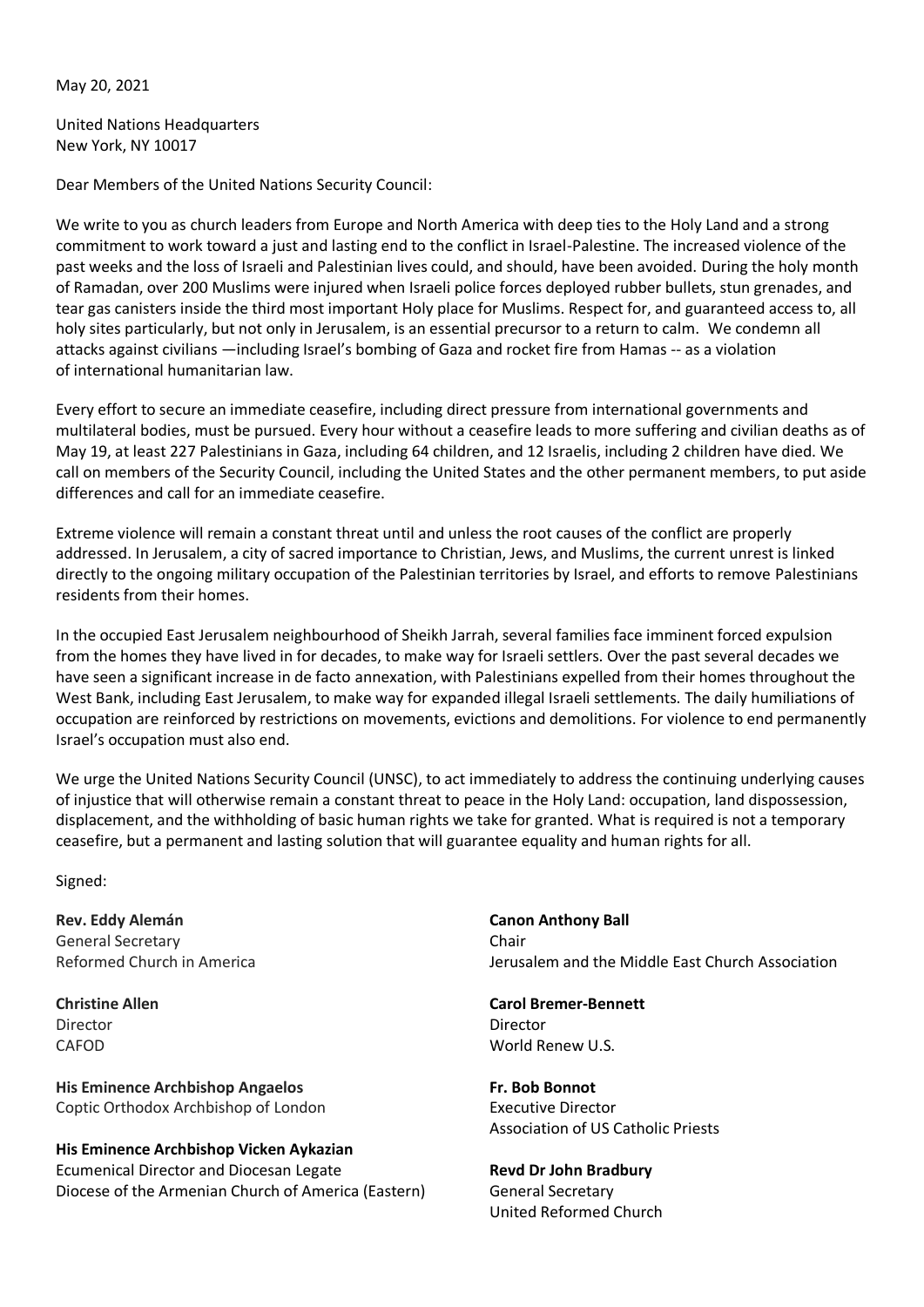**Rev. Dr. Mae Elise Cannon** Executive Director Churches for Middle East Peace

**The Rt Revd Christopher Chessun** The Lord Bishop of Southwark Church of England Lead Bishop for International Affairs

**Father Drew Christiansen, S.J.** Distinguished Professor of Ethics and Global Human Development Senior Fellow, Berkeley Center for Religion, Peace, and World Affairs Georgetown University

**The Revd David Coffey** Former Moderator Free Churches Group

**Carole Collins** Director of Operations and Finance Alliance of Baptists

**The Most Rev Michael B. Curry** Presiding Bishop and Primate The Episcopal Church

**Anita Delhaas-van Dijk** Chief Executive International Community of the Holy Sepulchre (ICoHS)

**Rev. Paula Clayton Dempsey** Director of Partnership Relations Alliance of Baptists

**Rev. Dr. John Dorhauer** General Minister and President United Church of Christ

**Rev. Emmett L. Dunn** Executive Secretary-Treasurer/CEO Lott Carey Baptist Foreign Mission Society, Inc.

**The Rev. Elizabeth A. Eaton** Presiding Bishop Evangelical Lutheran Church in America

**Rt Rev Dr Martin Fair** Moderator General Assembly of the Church of Scotland

**Sir Vincent Fean** Chair of Trustees The Balfour Project **Rev. Dr. Susan Frederick-Gray** President Unitarian Universalist Association

**Rt Revd Jonathan Goodall** Bishop of Ebbsfleet Church of England

**Bishop Thomas Gumbleton** Catholic Archdiocese of Detroit

**Susan Gunn** Director Maryknoll Office for Global Concerns

**Rev. Dr. Jimmie Hawkins** Director of Advocacy for Compassion, Peace, and Justice Ministries (CPJ) Presbyterian Church (USA)

**Rev. Dr. Susan Henry-Crowe** General Secretary General Board of Church and Society The United Methodist Church

**Revd Canon Garth Hewitt** Founder Amos Trust Canon of St George's Anglican Cathedral, Jerusalem

**Rt Revd John Inge** The Lord Bishop of Worcester Lead Bishop for International Affairs Church of England

**Ida Kaastra-Mutoigo** World Renew Canada Director

**Rev. Dr. Julia Brown Karimu** President, Division of Overseas Ministries, Christian Church (Disciples of Christ) in the United States and Canada Co-Executive, Global Ministries of the Christian Church (Disciples of Christ) and United Church of Christ

**Bishop Declan Lang** Bishop of Clifton Chair – Department of International Affairs Catholic Bishops' Conference of England and Wales

**Rt Revd Dr Michael Langrish** Former Bishop of Exeter

**Carolyn Lawrence** Vice-President Conference of the Methodist Church in Britain